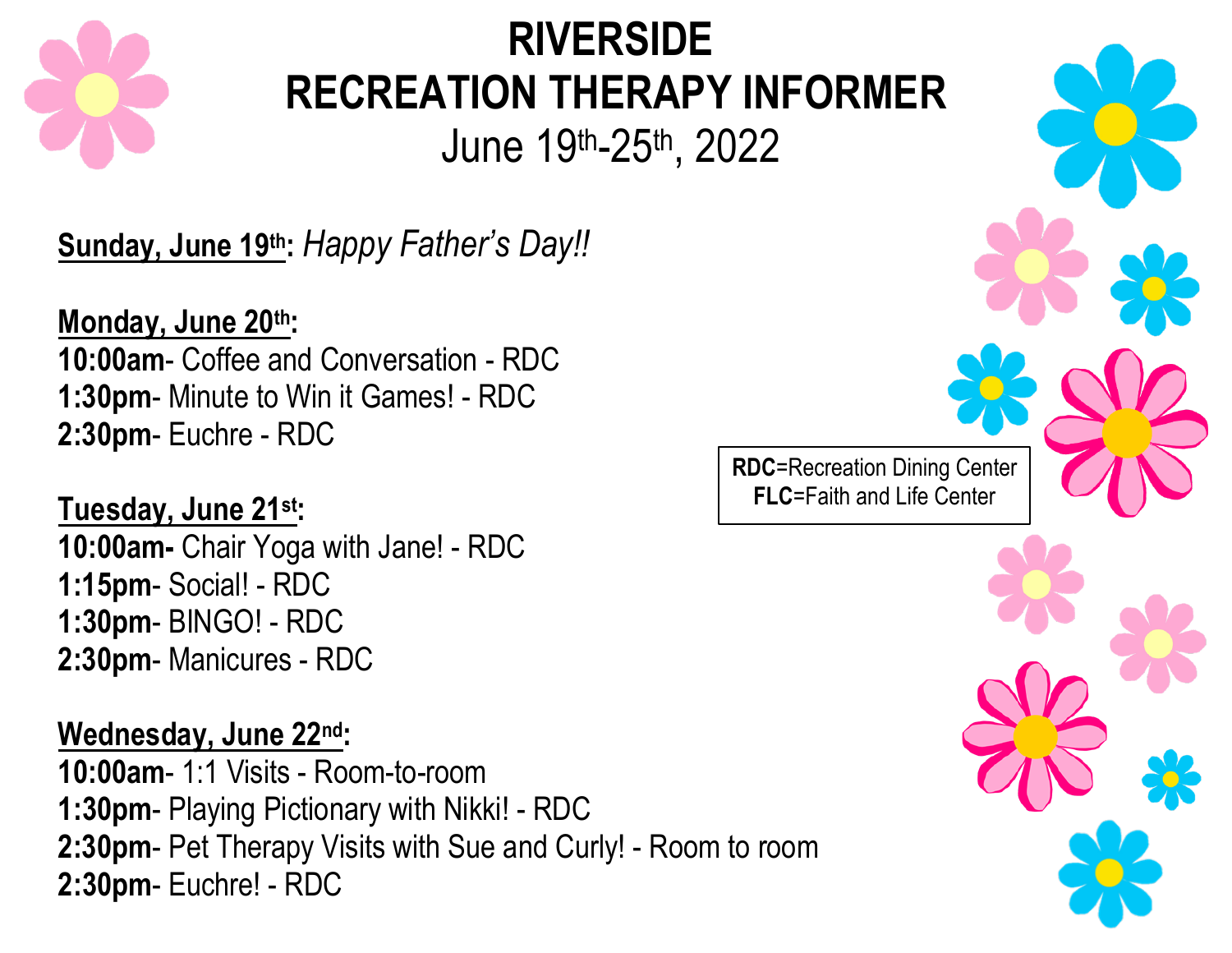**Thursday, June 23rd: 9:45am**- Rosary- FLC **10:00am**- Mass - FLC **1:30pm**- Resident Meeting and Popcorn - RDC **2:00pm**- Milestone Anniversary! - RDC

## **Friday, June 24th:**

**8:00am-** Outing: Pontoon Boat Ride and Fishing on Lake Onalaska! - Please let staff know if you are interested. There will be more opportunities to go this summer  $\circledast$  Please be in the front lobby by 7:30am. **10:00am**- Worship Service - FLC **1:30pm**- Cookies and Milk Social in honor or June Dairy Days! - RDC

**2:30pm**- Euchre! - RDC

**Saturday, June 25th: 1:30pm**- BINGO! - RDC **2:30pm**- Catholic Communion – RDC

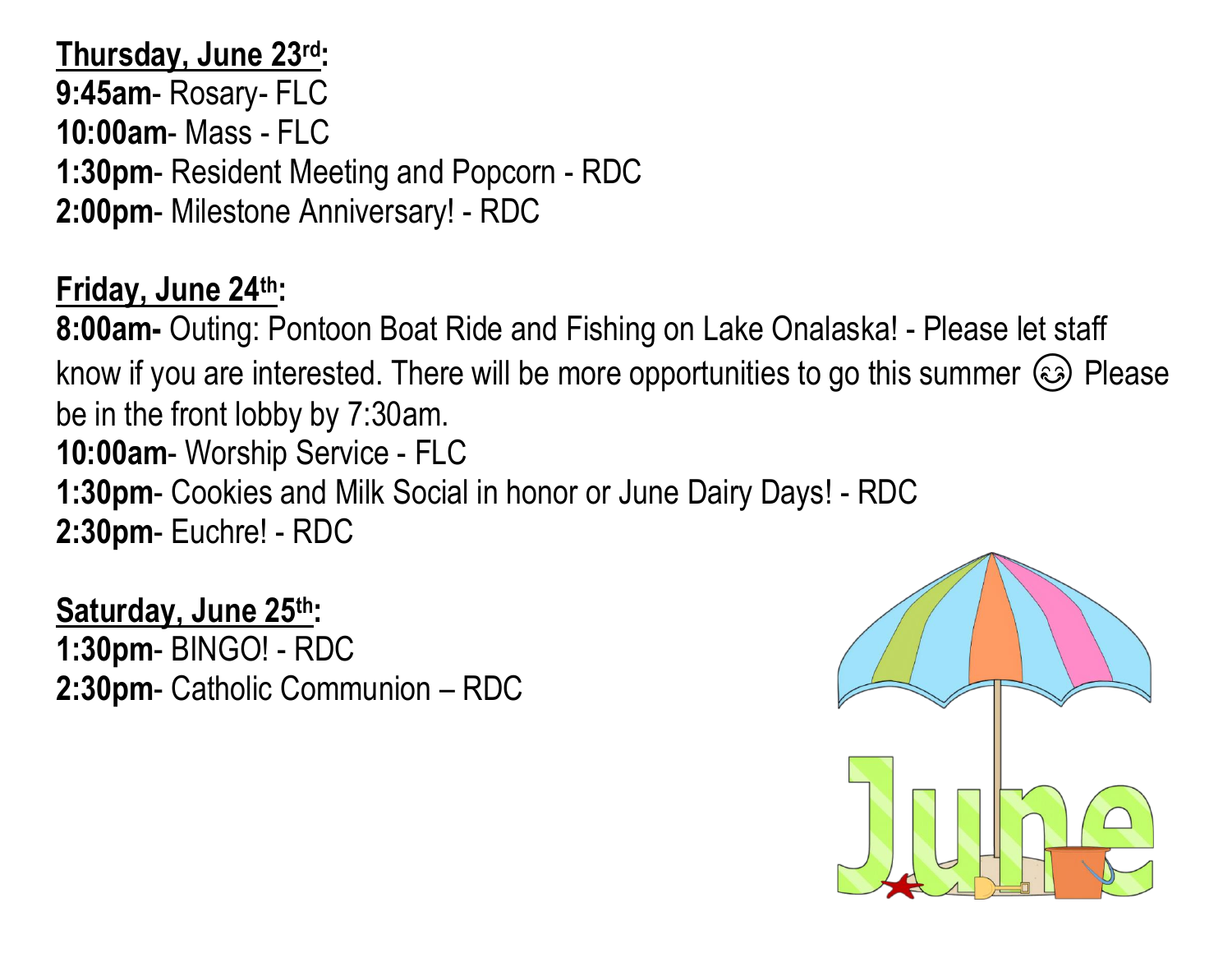## **Did you Know We Offer?**

- Books on Tape
- Crossword Puzzle Books
- Word Search Books
- Greeting/Holiday Cards
- 2 Book Shelves stocked by the La Crosse Public Library-no need to "check-out" these books, just take and read!
- Movies on VHS or DVD-if you are looking for something special, ask Rec. Therapy and we'll let you know if we have it
- TONS of Craft Supplies (yarn, scrapbook paper, glue, scissors, etc.)
- Need a Manicure? Let us know!
- Pianos in the Rec. Dining Center & Mitchell Lounge-Sit down & Play! We have song books
- Pianos on each Light House Unit
- Recreation Therapy Programs offered 6 days a week!

## **All of these services are offered** *free* **of charge! All programs are subject to change**